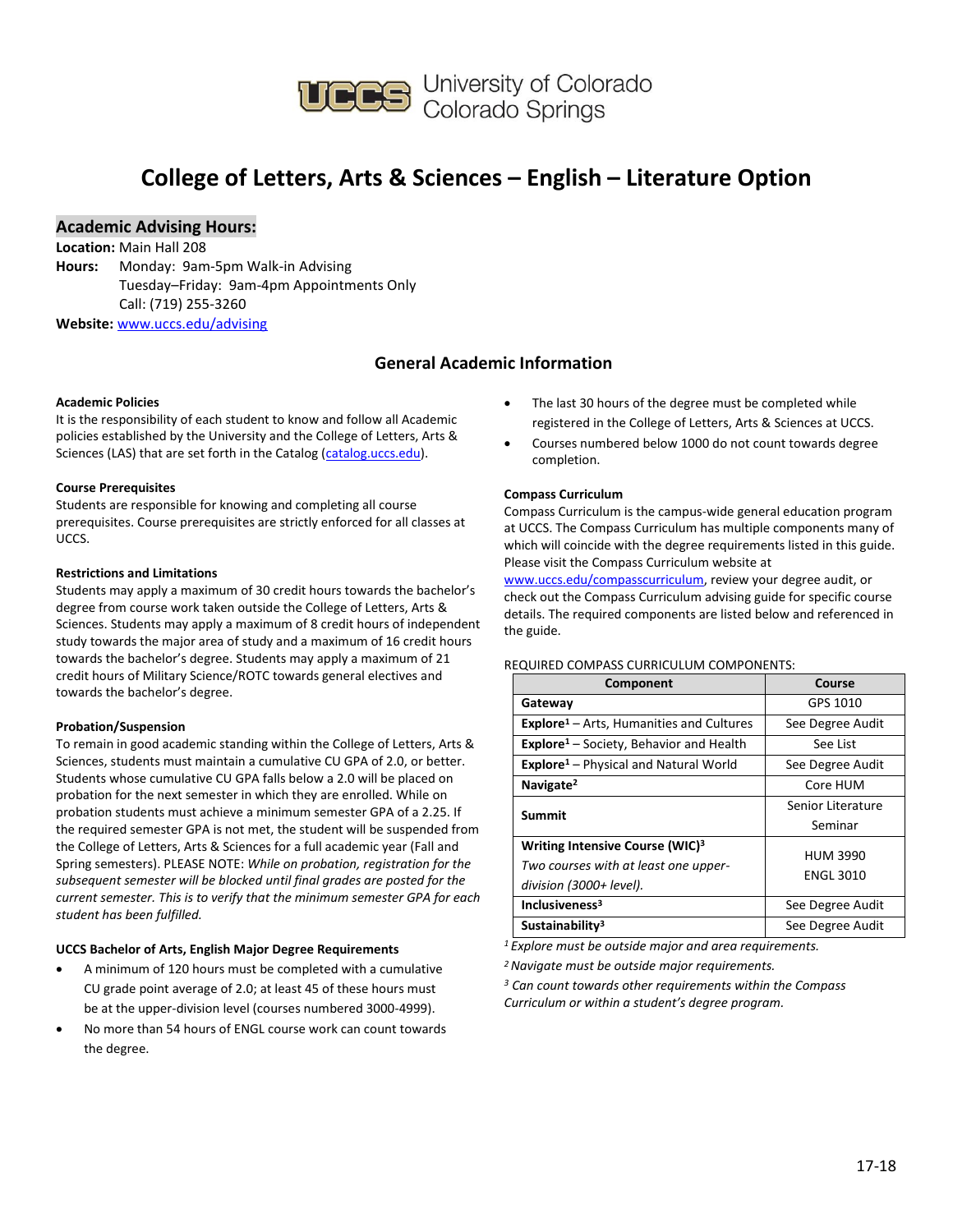

# **DEPARTMENT OF ENGLISH – LITERATURE OPTION**

**Department website**: [www.uccs.edu/english](http://www.uccs.edu/english)

**Degree Requirements** 

| <b>English Major</b>                                                              | <b>Course Number</b>             | Course Title                                                                                                              |                                                                              |                                                                              |                                                                                                                           |                  |  |  |
|-----------------------------------------------------------------------------------|----------------------------------|---------------------------------------------------------------------------------------------------------------------------|------------------------------------------------------------------------------|------------------------------------------------------------------------------|---------------------------------------------------------------------------------------------------------------------------|------------------|--|--|
| (45 hours)                                                                        | <b>ENGL 2010</b>                 |                                                                                                                           | Introduction to Literary Studies                                             |                                                                              |                                                                                                                           |                  |  |  |
|                                                                                   | <b>ENGL 3000</b>                 |                                                                                                                           | Literary Criticism in Theory and Practice                                    |                                                                              |                                                                                                                           |                  |  |  |
| The English major requires a minimum of                                           | <b>ENGL 3010</b>                 |                                                                                                                           | Advanced Rhetoric and Writing                                                |                                                                              |                                                                                                                           |                  |  |  |
| 45 credit hours of ENGL course work and<br>a minimum of 18 credit hours of upper- | Early British                    |                                                                                                                           |                                                                              | Complete one of the following: ENGL 2510, ENGL 2520, ENGL 3530               |                                                                                                                           | 3                |  |  |
| division (3000+ level) ENGL course work.                                          | Literature                       |                                                                                                                           |                                                                              |                                                                              |                                                                                                                           |                  |  |  |
|                                                                                   | Late British                     |                                                                                                                           | Complete one of the following: ENGL 2530, ENGL 2540                          |                                                                              |                                                                                                                           |                  |  |  |
| All ENGL courses must have a grade of                                             | Literature                       |                                                                                                                           |                                                                              |                                                                              |                                                                                                                           |                  |  |  |
| "C-" or better.                                                                   | American Literature              |                                                                                                                           | Complete one of the following: ENGL 2360, ENGL 3330, ENGL 3340,              |                                                                              |                                                                                                                           |                  |  |  |
|                                                                                   | Pre-1900                         |                                                                                                                           | <b>ENGL 3350</b>                                                             |                                                                              |                                                                                                                           | 3                |  |  |
| * One course from either the Designated                                           | American Literature<br>Post-1900 |                                                                                                                           | Complete one of the following: ENGL 2370, ENGL 3360, ENGL 3370               |                                                                              |                                                                                                                           |                  |  |  |
| or the Non-Designated electives must be<br>pre-1800.                              | Diversity                        |                                                                                                                           | Complete one of the following: ENGL 3200, ENGL 3410, ENGL 3550,              |                                                                              |                                                                                                                           |                  |  |  |
|                                                                                   |                                  |                                                                                                                           | ENGL 3600, ENGL 3650, ENGL 3900, ENGL 4860                                   |                                                                              |                                                                                                                           |                  |  |  |
| <b>NOTE: All new, incoming and</b>                                                | Senior Literature                |                                                                                                                           |                                                                              | Complete one of the following: ENGL 4200, ENGL 4210, ENGL 4230,              |                                                                                                                           | 3                |  |  |
| transferring English majors should                                                | Seminar                          |                                                                                                                           | ENGL 4240, ENGL 4250, ENGL 4300, ENGL 4400, ENGL 4410, ENGL 4500,            |                                                                              |                                                                                                                           |                  |  |  |
| contact the English department to be                                              |                                  |                                                                                                                           |                                                                              | ENGL 4700, ENGL 4950, ENGL 4970, ENGL 4973, ENGL 4980                        |                                                                                                                           |                  |  |  |
| assigned a faculty advisor, and attend a                                          | Designated                       |                                                                                                                           |                                                                              | Complete two courses from the lists below. Complete courses from two         |                                                                                                                           | 6                |  |  |
| mandatory English Department                                                      | Electives*                       |                                                                                                                           |                                                                              | different areas. NOTE: Additional courses may apply to this requirement. See |                                                                                                                           |                  |  |  |
| Workshop within their first year at<br><b>UCCS. Please see the English</b>        |                                  |                                                                                                                           | the department each semester for details.                                    | Major Authors: ENGL 2970, ENGL 3950, ENGL 3970, ENGL 3980, ENGL 4970,        |                                                                                                                           |                  |  |  |
| Department website for more                                                       |                                  | ENGL 4973, ENGL 4980                                                                                                      |                                                                              |                                                                              |                                                                                                                           |                  |  |  |
| information.                                                                      |                                  |                                                                                                                           | Theory: ENGL 3650, ENGL 4700                                                 |                                                                              |                                                                                                                           |                  |  |  |
|                                                                                   |                                  |                                                                                                                           |                                                                              | Genre/Movement: ENGL 2800, ENGL 3410, ENGL 4200, ENGL 4210,                  |                                                                                                                           |                  |  |  |
|                                                                                   |                                  |                                                                                                                           |                                                                              | ENGL 4230, ENGL 4240, ENGL 4250, ENGL 4310, ENGL 4400, ENGL 4500             |                                                                                                                           |                  |  |  |
|                                                                                   |                                  |                                                                                                                           | Global: ENGL 2600, ENGL 2610                                                 |                                                                              |                                                                                                                           |                  |  |  |
|                                                                                   | Non-Designated<br>Electives*     |                                                                                                                           |                                                                              | Complete 12 hours of ENGL courses to fulfill total hours requirement.        |                                                                                                                           | 12               |  |  |
|                                                                                   | Senior Assessment -              |                                                                                                                           |                                                                              |                                                                              |                                                                                                                           | $\Omega$         |  |  |
|                                                                                   | Literature                       |                                                                                                                           | Complete the Senior Assessment - Literature.                                 |                                                                              |                                                                                                                           |                  |  |  |
|                                                                                   |                                  |                                                                                                                           |                                                                              |                                                                              |                                                                                                                           |                  |  |  |
| Composition                                                                       | Complete ENGL 131 and 1410.      |                                                                                                                           |                                                                              |                                                                              |                                                                                                                           |                  |  |  |
| (6 hours)                                                                         | <b>ENGL 1310</b>                 | Rhetoric & Writing I                                                                                                      |                                                                              | 3                                                                            |                                                                                                                           |                  |  |  |
|                                                                                   | <b>ENGL 1410</b>                 |                                                                                                                           | Rhetoric & Writing II                                                        |                                                                              |                                                                                                                           |                  |  |  |
|                                                                                   |                                  |                                                                                                                           |                                                                              |                                                                              |                                                                                                                           |                  |  |  |
| <b>Reasoning Skills</b>                                                           |                                  |                                                                                                                           |                                                                              |                                                                              |                                                                                                                           |                  |  |  |
| (3 hours)                                                                         | audit for details.               | Complete one of the courses listed below. Other options exist to fulfill this requirement. See the catalog or your degree |                                                                              |                                                                              |                                                                                                                           |                  |  |  |
|                                                                                   | ID 1050                          |                                                                                                                           |                                                                              | ID 2000                                                                      |                                                                                                                           |                  |  |  |
|                                                                                   |                                  |                                                                                                                           |                                                                              |                                                                              |                                                                                                                           |                  |  |  |
| <b>Area Requirements</b>                                                          |                                  |                                                                                                                           |                                                                              |                                                                              | <b>HUMANITIES</b> – Complete 9 hours from the list of courses below. Course selection must include one occurrence of Core |                  |  |  |
| (27 hours)                                                                        |                                  | Humanities from: HUM 3990, 3993, 3995, or 3997.                                                                           |                                                                              |                                                                              |                                                                                                                           |                  |  |  |
|                                                                                   | AH 1000                          | AH 1001                                                                                                                   | AH 2800                                                                      | AH 2810                                                                      | AH 2820                                                                                                                   | AH 2860          |  |  |
| All LAS students are required to                                                  | AH 2890                          | AH 3430                                                                                                                   | <b>COMM 2250</b>                                                             | <b>COMM 3100</b>                                                             | <b>COMM 3500</b>                                                                                                          | <b>COMM 4000</b> |  |  |
| complete 9 credit hours in each of three                                          | FCS 3180                         | FCS 3190                                                                                                                  | FCS 3240                                                                     | <b>FCS 3550</b>                                                              | FCS 3690                                                                                                                  | <b>FCS 3890</b>  |  |  |
| areas - humanities, social sciences, and                                          | FCS 4210                         | <b>FILM 1000</b>                                                                                                          | <b>FILM 2000</b>                                                             | <b>FILM 3690</b>                                                             | FR 3240                                                                                                                   | GER 3180         |  |  |
| natural sciences. The total requirement                                           | GER 3190                         | <b>HIST 1120</b>                                                                                                          | <b>HIST 1130</b>                                                             | <b>HIST 1140</b>                                                             | <b>HIST 1400</b>                                                                                                          | <b>HIST 1410</b> |  |  |
| is 27 hours.                                                                      | <b>HIST 1540</b>                 | <b>HIST 1600</b>                                                                                                          | <b>HIST 1610</b>                                                             | <b>HUM 3990</b>                                                              | <b>HUM 3993</b>                                                                                                           | <b>HUM 3995</b>  |  |  |
|                                                                                   | <b>HUM 3997</b>                  | ID 2000                                                                                                                   | MUS 1000                                                                     | <b>MUS 2050</b>                                                              | MUS 2850                                                                                                                  | <b>PHIL 1000</b> |  |  |
| <b>Specific Limitations:</b>                                                      | <b>PHIL 1020</b>                 | <b>PHIL 1120</b>                                                                                                          | PHIL 1300                                                                    | <b>PHIL 3000</b>                                                             | PHIL 3100                                                                                                                 | <b>PHIL 3160</b> |  |  |
| > No more than two courses from any                                               | PHIL 3180                        | <b>PHIL 4070</b>                                                                                                          | <b>SPAN 3690</b>                                                             | <b>SPAN 4210</b>                                                             | <b>THTR 1000</b>                                                                                                          | <b>THTR 3201</b> |  |  |
| one discipline may be applied to the                                              | <b>THTR 3202</b>                 | VA 1010                                                                                                                   | VA 1020                                                                      | <b>WEST 2030</b>                                                             | <b>WEST 2040</b>                                                                                                          | <b>WEST 3020</b> |  |  |
| area requirements.                                                                | <b>WEST 3100</b>                 |                                                                                                                           | <b>WEST 4050</b><br><b>WEST 3550</b><br><b>WEST 4280</b><br><b>WEST 4920</b> |                                                                              |                                                                                                                           |                  |  |  |
| > Courses in the primary major may not                                            |                                  |                                                                                                                           |                                                                              |                                                                              |                                                                                                                           |                  |  |  |
| be applied to area requirements.                                                  |                                  | <b>SOCIAL SCIENCE</b> – Complete 9 hours from the list of courses below.                                                  |                                                                              |                                                                              |                                                                                                                           |                  |  |  |
| > Courses may not be taken pass/fail.                                             | <b>ANTH 1020</b>                 | <b>ANTH 1040</b>                                                                                                          | <b>ANTH 2800</b>                                                             | <b>ANTH 3040</b>                                                             | <b>ANTH 3260</b>                                                                                                          | <b>ANTH 3270</b> |  |  |
|                                                                                   | <b>ANTH4270</b>                  | <b>COMM 1020</b>                                                                                                          | <b>COMM 2150</b>                                                             | <b>COMM 3440</b>                                                             | <b>COMM 4200</b>                                                                                                          | <b>COMM 4220</b> |  |  |
|                                                                                   | <b>COMM 4250</b>                 | <b>ECON 1000</b>                                                                                                          | <b>ECON 1010</b>                                                             | <b>ECON 1050</b>                                                             | <b>ECON 2020</b>                                                                                                          | <b>ECON 3150</b> |  |  |
|                                                                                   | <b>ECON 3710</b>                 | GES 1980                                                                                                                  | GES 1990                                                                     | <b>GRNT 2300</b>                                                             | <b>GRNT 3000</b>                                                                                                          | <b>MSGP 4100</b> |  |  |
|                                                                                   | <b>PHIL 3200</b>                 | <b>PHIL 3210</b>                                                                                                          | <b>PHIL 4260</b>                                                             | <b>PHIL 4400</b>                                                             | PSC 1010                                                                                                                  | PSC 1100         |  |  |
|                                                                                   | <b>PSC 2080</b>                  | PSC 2100                                                                                                                  | PSC 3300                                                                     | PSC 4190                                                                     | PSC 4210                                                                                                                  | PSC 4470         |  |  |
|                                                                                   | PSY 1000                         | PSY 3630                                                                                                                  | SOC 1110                                                                     | SOC 2200                                                                     | SOC 2220                                                                                                                  | SOC 2250         |  |  |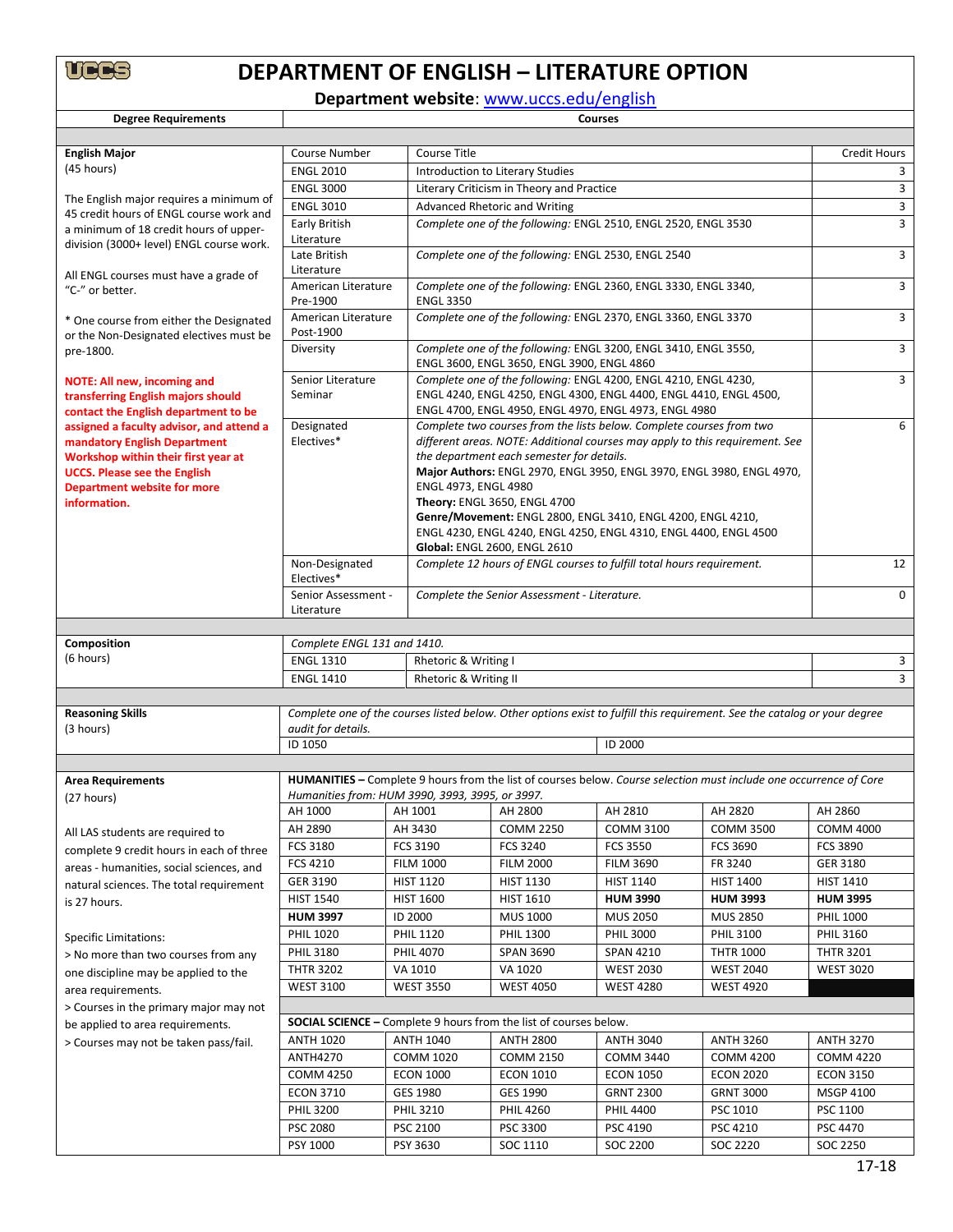|                                                                                  | SOC 2300                        | SOC 2500                                                              | SOC 3070         | SOC 3340                                                                                                               | SOC 3610         | <b>WEST 1010</b> |  |  |
|----------------------------------------------------------------------------------|---------------------------------|-----------------------------------------------------------------------|------------------|------------------------------------------------------------------------------------------------------------------------|------------------|------------------|--|--|
|                                                                                  | <b>WEST 2500</b>                | <b>WEST 3060</b>                                                      | <b>WEST 3070</b> | <b>WEST 3090</b>                                                                                                       | <b>WEST 3620</b> | <b>WEST 4100</b> |  |  |
|                                                                                  | <b>WEST 4120</b>                |                                                                       |                  |                                                                                                                        |                  |                  |  |  |
|                                                                                  |                                 |                                                                       |                  |                                                                                                                        |                  |                  |  |  |
|                                                                                  |                                 |                                                                       |                  | NATURAL SCIENCE - Complete 9 hours from the list of courses below. At least one course must have, or be, a lab course. |                  |                  |  |  |
|                                                                                  | Lab courses are marked in bold. |                                                                       |                  |                                                                                                                        |                  |                  |  |  |
|                                                                                  | <b>ANTH 1030</b>                | <b>ANTH 3320</b>                                                      | <b>ANTH 3340</b> | <b>ANTH 3370</b>                                                                                                       | <b>BIOL 1000</b> | <b>BIOL 1050</b> |  |  |
|                                                                                  | <b>BIOL 1060</b>                | <b>BIOL 2000</b>                                                      | <b>BIOL 3750</b> | <b>CHEM 1101</b>                                                                                                       | <b>CHEM 1102</b> | <b>CHEM 1111</b> |  |  |
|                                                                                  | <b>CHEM 1112</b>                | <b>CHEM 1121</b>                                                      | <b>CHEM 1122</b> | <b>CHEM 1201</b>                                                                                                       | <b>CHEM 1211</b> | <b>CHEM 1401</b> |  |  |
|                                                                                  | <b>CHEM 1402</b>                | <b>CHEM 1411</b>                                                      | <b>CHEM 1412</b> | <b>CHEM 1511</b>                                                                                                       | <b>CHEM 1513</b> | <b>ENSC 1500</b> |  |  |
|                                                                                  | <b>ENSC 1510</b>                | <b>ENSC 1600</b>                                                      | <b>ENSC 1620</b> | <b>ENSC 3200</b>                                                                                                       | GES 1000         | GES 1010         |  |  |
|                                                                                  | <b>GES 1050</b>                 | GES 3200                                                              | GES 3250         | <b>GEOL 1010</b>                                                                                                       | <b>GEOL 1020</b> | <b>GEOL 1530</b> |  |  |
|                                                                                  | GEOL 3170                       | <b>GEOL 3700</b>                                                      | <b>GEOL 4660</b> | ID 2050                                                                                                                | ID 3210          | PES 1000         |  |  |
|                                                                                  | PES 1040                        | PES 1050                                                              | PES 1060         | <b>PES 1090</b>                                                                                                        | <b>PES 1100</b>  | <b>PES 1140</b>  |  |  |
|                                                                                  | <b>PES 1160</b>                 | <b>PES 1170</b>                                                       | PES 1310         | PES 1600                                                                                                               | <b>PES 1620</b>  | PES 1710         |  |  |
|                                                                                  | <b>PES 1720</b>                 | PSY 3270                                                              |                  |                                                                                                                        |                  |                  |  |  |
|                                                                                  |                                 |                                                                       |                  |                                                                                                                        |                  |                  |  |  |
| Oral Communication, Cultural Diversity,                                          |                                 | ORAL COMMUNICATION - Complete one of the courses listed below.        |                  |                                                                                                                        |                  |                  |  |  |
| and Global Awareness Requirements                                                | <b>BIOL 4040</b>                | CHEM 4911                                                             | <b>CHEM 4921</b> | COMM 2010*                                                                                                             | COMM 2100*       | COMM 3240*       |  |  |
|                                                                                  | <b>COMM 4100</b>                | <b>MATH 4040</b>                                                      | PES 4810         | <b>PHIL 1040</b>                                                                                                       | <b>PHIL 4950</b> | <b>TED 4600</b>  |  |  |
| Students are required to take one                                                | <b>TED 4700</b>                 | THTR 2020*                                                            | <b>THTR 2030</b> | <b>THTR 2040</b>                                                                                                       | <b>THTR 2050</b> | <b>THTR 3100</b> |  |  |
| course with a substantial component                                              |                                 |                                                                       |                  |                                                                                                                        |                  |                  |  |  |
| involving oral communication, one<br>course that increases their awareness of    |                                 | <b>CULTURAL DIVERSITY - Complete one of the courses listed below.</b> |                  |                                                                                                                        |                  |                  |  |  |
| cultural diversity, and one course that                                          | AH 3430                         | <b>ANTH 3250</b>                                                      | ANTH 3420*       | ASL 4000                                                                                                               | COMM 3280*       | ENGL 3320*       |  |  |
| increases their awareness of global                                              | <b>ENGL 4060</b>                | FCS 3360                                                              | FCS 4210*        | GES 4680                                                                                                               | <b>HIST 3520</b> | <b>HIST 3580</b> |  |  |
| issues.                                                                          | MUS 2050*                       | PHIL 3180*                                                            | PHIL 3230        | <b>PHIL 4550</b>                                                                                                       | SOC 2200*        | SOC 2250*        |  |  |
|                                                                                  | SOC 3220*                       | SOC 3250*                                                             | SOC 3290*        | SOC 4240*                                                                                                              | SOC 4290*        | SOC 4390*        |  |  |
| All courses in this section can count                                            | SOC 4480*                       | SOC 4530                                                              | SOC 4680         | SPAN 4210*                                                                                                             | <b>SPAN 4420</b> | <b>THTR 3240</b> |  |  |
| towards other requirements. Courses                                              | WEST 1010*                      | <b>WEST 2020</b>                                                      | WEST 3090*       | <b>WEST 3130</b>                                                                                                       | <b>WEST 3250</b> | WEST 3290*       |  |  |
| marked with an asterisk (*) can count                                            | <b>WEST 3360</b>                | WEST 3420*                                                            | <b>WEST 3520</b> | <b>WEST 3580</b>                                                                                                       | <b>WEST 3760</b> | WEST 4120*       |  |  |
| towards specific requirements; courses<br>without an asterisk will count towards | WEST 4280*                      | WEST 4390*                                                            | WEST 4480*       | <b>WEST 4530</b>                                                                                                       | <b>WEST 4550</b> | <b>WEST 4680</b> |  |  |
|                                                                                  |                                 |                                                                       |                  |                                                                                                                        |                  |                  |  |  |
|                                                                                  |                                 |                                                                       |                  |                                                                                                                        |                  |                  |  |  |
| General Electives.                                                               | WEST 4920*                      |                                                                       |                  |                                                                                                                        |                  |                  |  |  |
|                                                                                  |                                 |                                                                       |                  |                                                                                                                        |                  |                  |  |  |
|                                                                                  |                                 | <b>GLOBAL AWARENESS</b> - Complete one of the courses listed below.   |                  |                                                                                                                        |                  |                  |  |  |
|                                                                                  | AH 3450                         | AH 3460                                                               | AH 4450          | AH 4470                                                                                                                | ANTH 1040*       | ANTH 3040*       |  |  |
|                                                                                  | ANTH 4270*                      | CHEM 1111*                                                            | CHEM 4521*       | <b>ECON 3590</b>                                                                                                       | ECON 3710*       | ENGL 2600*       |  |  |
|                                                                                  | <b>ENGL 2610*</b>               | <b>ENGL 4065</b>                                                      | <b>EUST 3000</b> | FCS 3180*                                                                                                              | FCS 3190*        | <b>FCS 3250</b>  |  |  |
|                                                                                  | FCS 3380*                       | FCS 3690*                                                             | FCS 3890*        | FILM 2000*                                                                                                             | FILM 3690*       | FR 3250          |  |  |
|                                                                                  | GER 3180*                       | GER 3190*                                                             | GES 1980*        | GES 1990*                                                                                                              | GES 3070*        | GES 3400*        |  |  |
|                                                                                  | GES 3820*                       | GES 3980*                                                             | GES 4640         | <b>GRNT 3560</b>                                                                                                       | HIST 1110*       | HIST 1120*       |  |  |
|                                                                                  | HIST 1130*                      | HIST 1140*                                                            | HIST 1400*       | HIST 1410*                                                                                                             | HIST 1600*       | HIST 1610*       |  |  |
|                                                                                  | HIST 3120*                      | HIST 3220*                                                            | HIST 3560*       | <b>HIST 3570</b>                                                                                                       | HIST 3590*       | <b>HIST 3680</b> |  |  |
|                                                                                  | HIST 4050*                      | <b>HIST 4060</b>                                                      | HIST 4130*       | HIST 4150*                                                                                                             | HIST 4160*       | HIST 4280*       |  |  |
|                                                                                  | <b>HIST 4860</b>                | ID 3579                                                               | ID 3700          | ID 3710                                                                                                                | ID 3730          | ID 3740          |  |  |
|                                                                                  | ID 3750                         | ID 3760                                                               | ID 3770          | ID 3780                                                                                                                | ID 3790          | ID 3800          |  |  |
|                                                                                  | MUS 3150*                       | PHIL 1300*                                                            | <b>PHIL 1400</b> | PHIL 3000*                                                                                                             | PHIL 3100*       | PHIL 3240*       |  |  |
|                                                                                  | <b>PHIL 3345</b>                | <b>PHIL 3400</b>                                                      | <b>PHIL 3480</b> | <b>PHIL 3490</b>                                                                                                       | <b>PHIL 3500</b> | PSC 1010*        |  |  |
|                                                                                  | <b>PSC 2070</b>                 | PSC 2080*                                                             | <b>PSC 2090</b>  | PSC 3240                                                                                                               | PSC 4170         | PSC 4190*        |  |  |
|                                                                                  | PSC 4210*                       | PSC 4570                                                              | PSC 4580         | PSC 4590                                                                                                               | PSY 3560         | SOC 2220*        |  |  |
|                                                                                  | SOC 3340*                       | SOC 4380*                                                             | SOC 4450         | SOC 4580                                                                                                               | SOC 4600         | SOC 4660*        |  |  |
|                                                                                  | SOC 4700*                       | SPAN 3690*                                                            | WEST 3380*       | WEST 3480*                                                                                                             | <b>WEST 3560</b> | <b>WEST 3680</b> |  |  |
|                                                                                  | WEST 4050*                      |                                                                       |                  |                                                                                                                        | WEST 4700*       |                  |  |  |
|                                                                                  |                                 | <b>WEST 4060</b>                                                      | <b>WEST 4170</b> | WEST 4380*                                                                                                             |                  |                  |  |  |
| <b>Compass Curriculum</b>                                                        |                                 |                                                                       |                  | Complete all Compass Curriculum requirements not already completed as part of the above program. The Gateway           |                  |                  |  |  |
|                                                                                  |                                 |                                                                       |                  |                                                                                                                        |                  |                  |  |  |
| (12 hours)                                                                       |                                 |                                                                       |                  | Seminar (GPS 1010) must be completed by all students. Explore courses must be completed outside of the major and       |                  |                  |  |  |
|                                                                                  |                                 |                                                                       |                  | Area Requirements. All other Compass Curriculum requirements can be completed within the degree requirements           |                  |                  |  |  |
|                                                                                  |                                 |                                                                       |                  | above. To see a list of all Compass Curriculum courses, please visit: www.uccs.edu/compasscurriculum.                  |                  |                  |  |  |
|                                                                                  |                                 |                                                                       |                  |                                                                                                                        |                  |                  |  |  |
| <b>General Electives</b><br>(21-27 hours)                                        |                                 |                                                                       |                  | Complete additional courses to meet total and upper-division requirements for your degree program.                     |                  |                  |  |  |